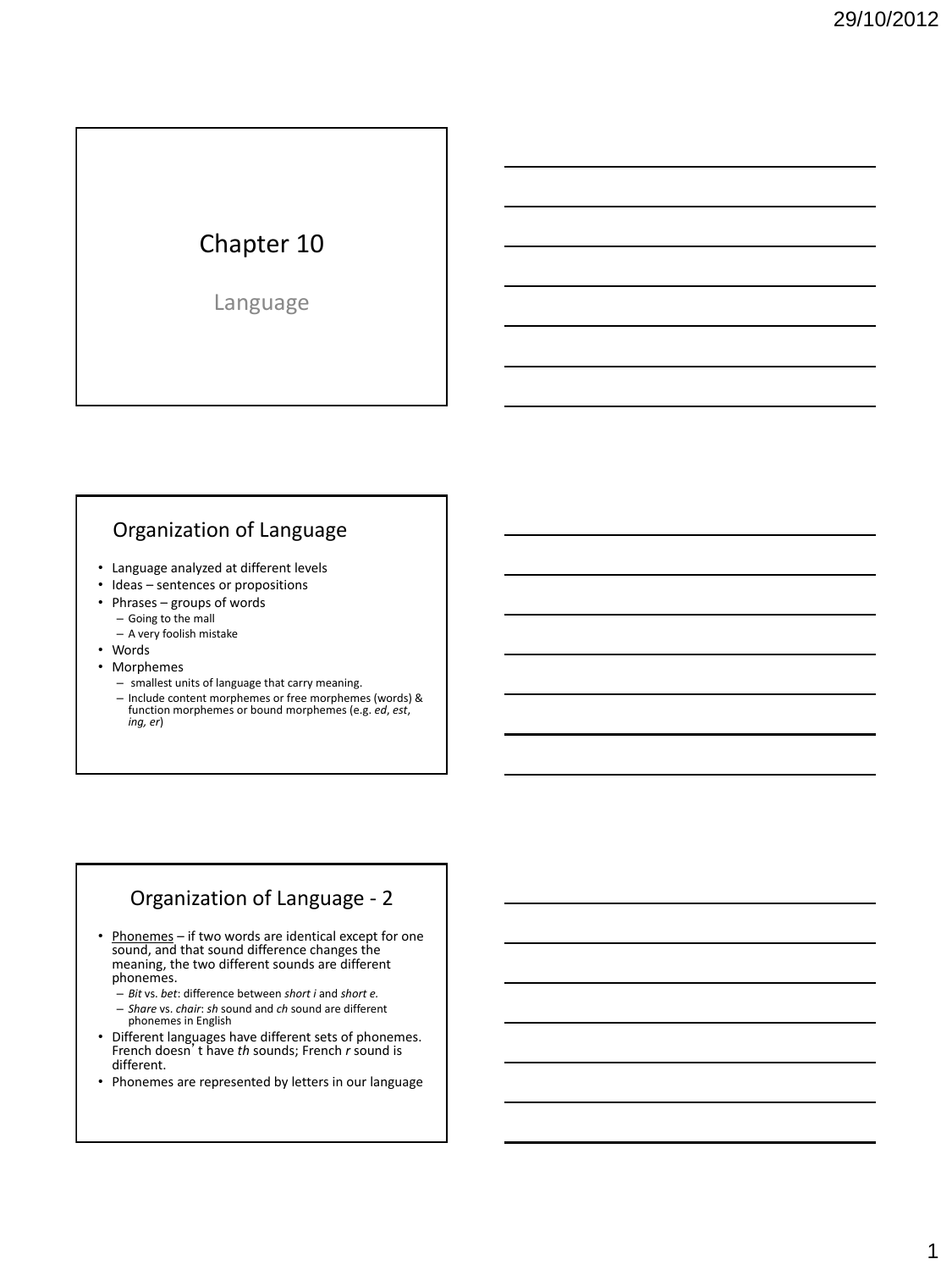# Organization of Language - 3

- Limited number of phonemes (approx 44 in English) can be combined in different orders to make many different words
- Large number of words can be recombined in different orders to make many sentences.
- Not all combinations are allowable. – E.g. *zmilr*
- Phonotactic rules specify allowable sequences of phonemes
- Rules of syntax specify allowable sequences of words in sentences.



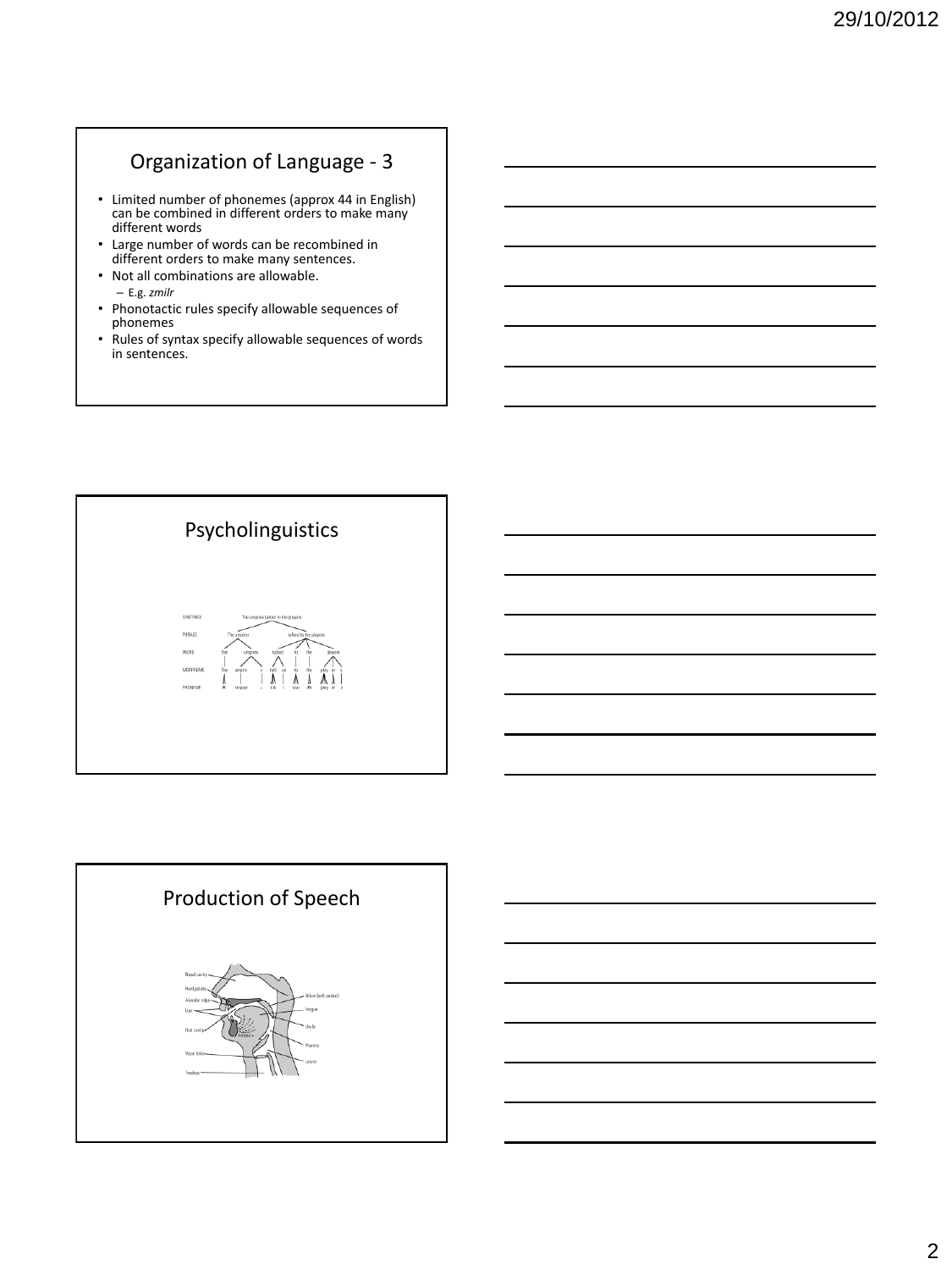## Production of Speech - 2

- Noise produced if airflow out through nose and mouth is restricted.
- Vocal folds (cords) can be vibrated to produce a tone  $\rightarrow$  voicing
	- /d/ voiced but /t/ not voiced; /s/ voiced but /z/ not voiced
- Restricting air flow through mouth produces hissing sound.
	- Spectrum of frequencies depends on location of restriction.
		- Compare /f/, /th/, /s/, *sh* sound

### Production of Speech - 3

- Nasality can direct outward air flow through nose or not. – Compare /b/, /p/, & /m/; /d/, /t/, & /n/; /k, /g/, ng
	- Nasals are voiced
- Place of articulation
	- $-$  /b/, /d/, & /g/ all voiced but differ in place of articulation – /p/, /t/, & /k/ all unvoiced & differ in place of articulation
- Manner how the flow of air is restricted:
	- through nose (nasals) /n/, /m/, ng
	- partial restriction  $\rightarrow$  hissing sound (fricatives and affricates) /s/, /f/ etc.
	- complete stoppage of air flow (stops) /d/, /p/, /t/, /g/ etc.

### Speech Perception

- Speech perception by machine is limited
- Different speakers have vocal production systems of different sizes and shapes  $\rightarrow$  different voice characteristics
- Coarticulation sound of all phonemes depend on which phonemes precede or follow it
- E.g. *fish*: When saying /f/, preparing for *short i* sound. Compare /f/ in *fish* & *food*.
	- *Short i* sound in *fish* is different from *short i* sound in *timber* (because of position of articulators)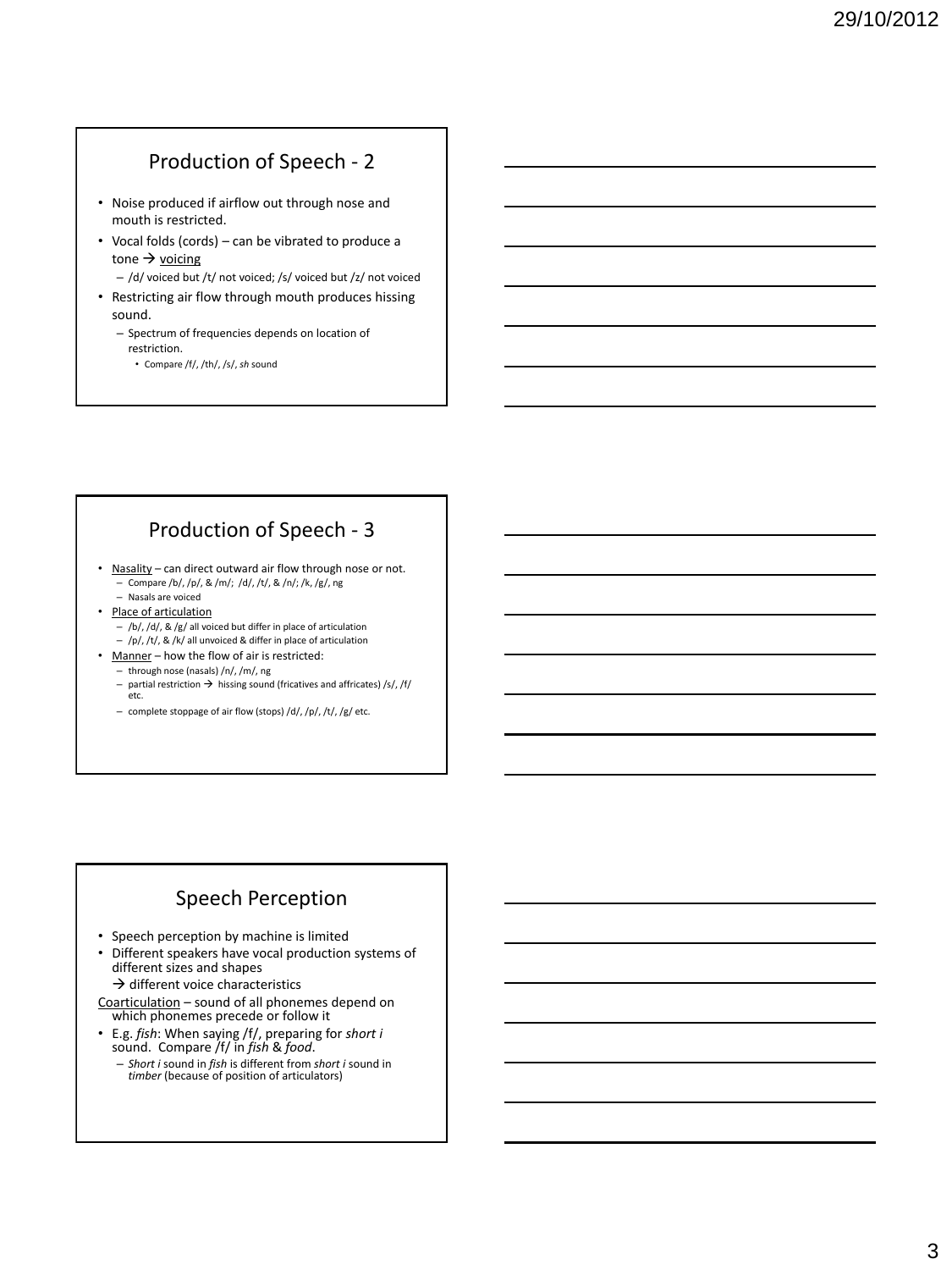









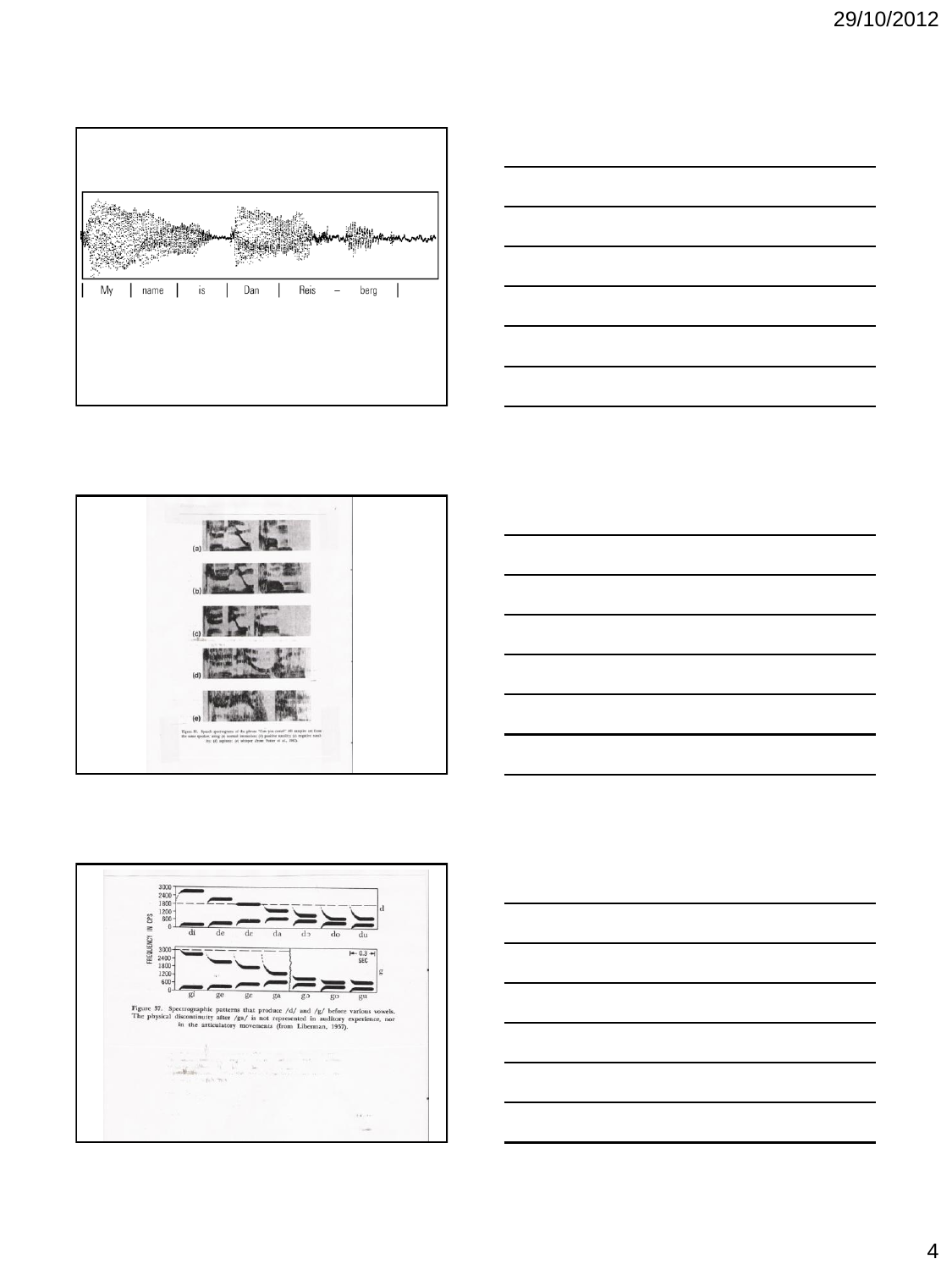## Speech Perception - 3

- Segmentation
	- How do you know when one phoneme ends and the next begins?
	- Phonemes overlap in time because of co-articulation. – No silent period between phonemes; no silent
	- period between words. – No simple acoustic cues to phonemes or words.

## Speech Perception - 4

- Aids to speech perception
	- Top down effects: knowledge of context, subject of conversation etc.
		- Analogous to error correction effect in word identification (reading)
		- Restoration effect (see ch. 3) *legi\_lature*
		- Perception of words in isolation worse than words in sentence context.
	- Redundancy within language
		- Syntax: sentences have structure. In some positions must have a verb or noun etc.
		- Phonotactic rules: phonemes go together in certain ways; e.g. English words don't start with *zd*, or *tl*

#### Categorical Perception of Phonemes

- We hear differences between different phonemes, but don't hear differences between different exemplars of the same phoneme.
	- Russian: palatalized vs. non palatalized consonants
	- English: /g/ before low vowel (short *a*, *o*, or *u*) is not palatalized, but before short *i* or long *e is palatalized.*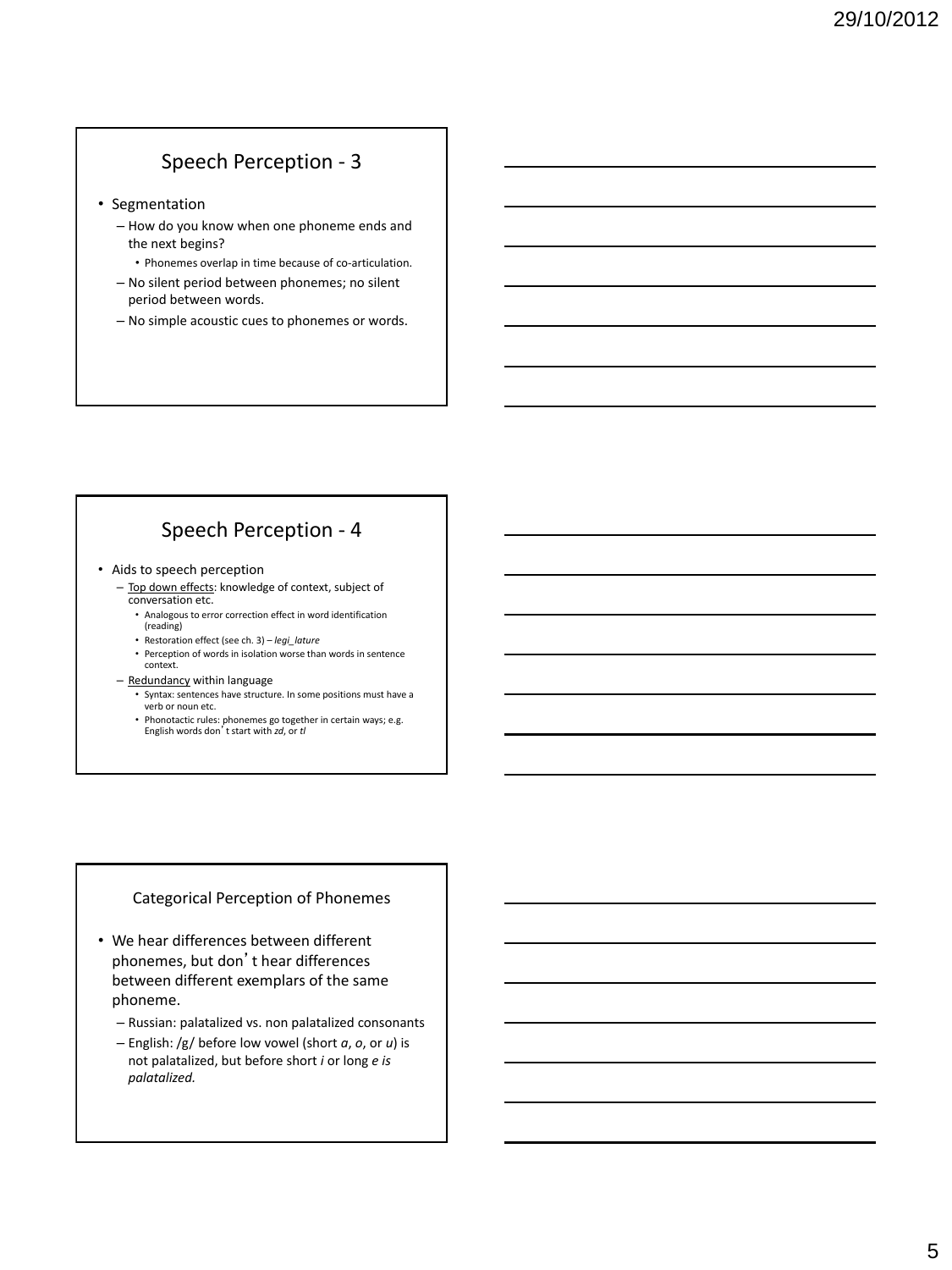#### Categorical Perception - 2

- Hearing voicing differences
	- Difference between voiced and unvoiced consonant is that voice comes on approx. 60 msec later for unvoiced.
	- Synthetic speech: vary voice onset time (VOT) in 5 msec intervals from /ba/ to /pa/
- Results
	- VOTs from -25 to 15 msec always heard as 'ba'; VOTs<br>above 25 never heard as 'ba'
	- VOTs below 20 msec never heard as 'pa'; VOTS <u>above</u> 30<br>msec always heard as 'pa'
	- 15 msec range where Ss sometimes heard /b/ & sometimes /p/





#### Categorical Perception - 4

- Discrimination Task: Ss could not hear difference between -25 msec and 15 msec VOT (a difference of 40 msec) but could hear the difference between 15 and 25 (a difference of only 10 msec)
- Could hear difference between stimuli heard as 'pa' and those heard as 'ba, but could not perceive any difference between items within a category.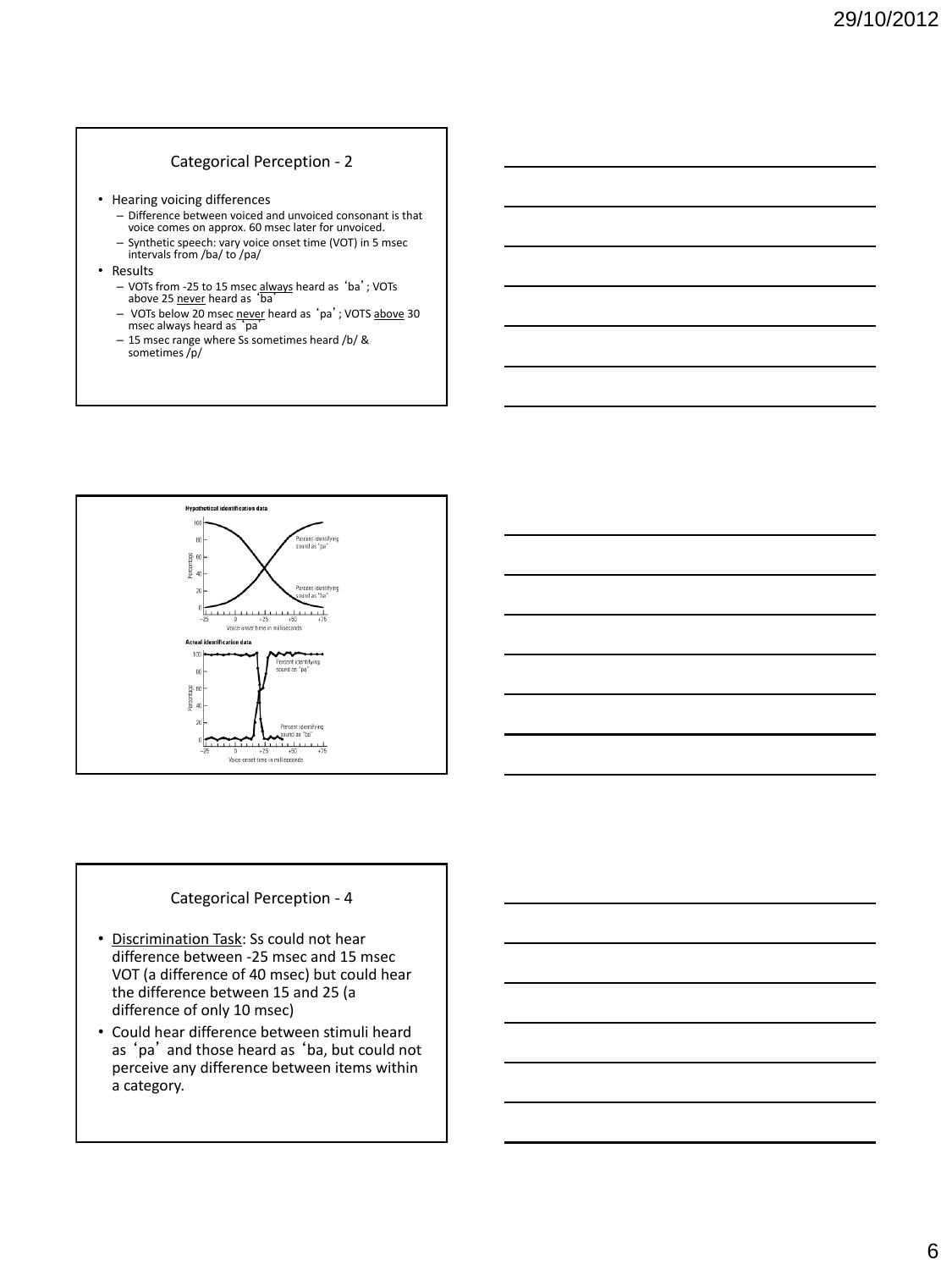#### Combining Phonemes

- Certain letter patterns highly frequent in certain positions in English words & other patterns rare.
- E.g. *tr* occurs at beginning of word but not at end; *rt*  occurs at end. *Tl* not allowed at beginning, but *lt* can occur at end of word.
- Taboo combinations in English:
	- *Zd* or *zn* at beginning of word (but *st* and *sn* are allowed); *tl* not allowed at beginning, but *pl* and *cl* are allowed.
- Must be rules rather than rote memorization Ss can judge *wordlikeness* of nonsense words

### Knowing Words

- Phonological representation sound of word & how to say it
- Semantics meaning of word referent
- Morphology study of the structure of words
- Orthography spelling of word
- Grammatical category of word determines how word is used in sentences
	- Parts of speech: Noun, verb, adjective, adverb, conjunction, preposition
	- Verbs which take direct objects (*put*, *take*) and those which do not (*smile*, *sleep*)

### Generativity of Language

- We frequently use old words in new ways
	- Hoover the floor (Hoover was the brand name of a popular vacuum cleaner.)
	- If you don't know about a person or company, you *google* it on the
	- internet. – *Kleenex* vs. facial tissue
	-
- Shorten words, combine two words into one.
	- Nuke (from nuclear)
		- A nuclear bomb
		- To drop a nuclear bomb on someone or something • To cook something in a microwave oven
	- Carjack hijacking of a car
	- Camcorder combined camera and video recorder
	- Getgo beginning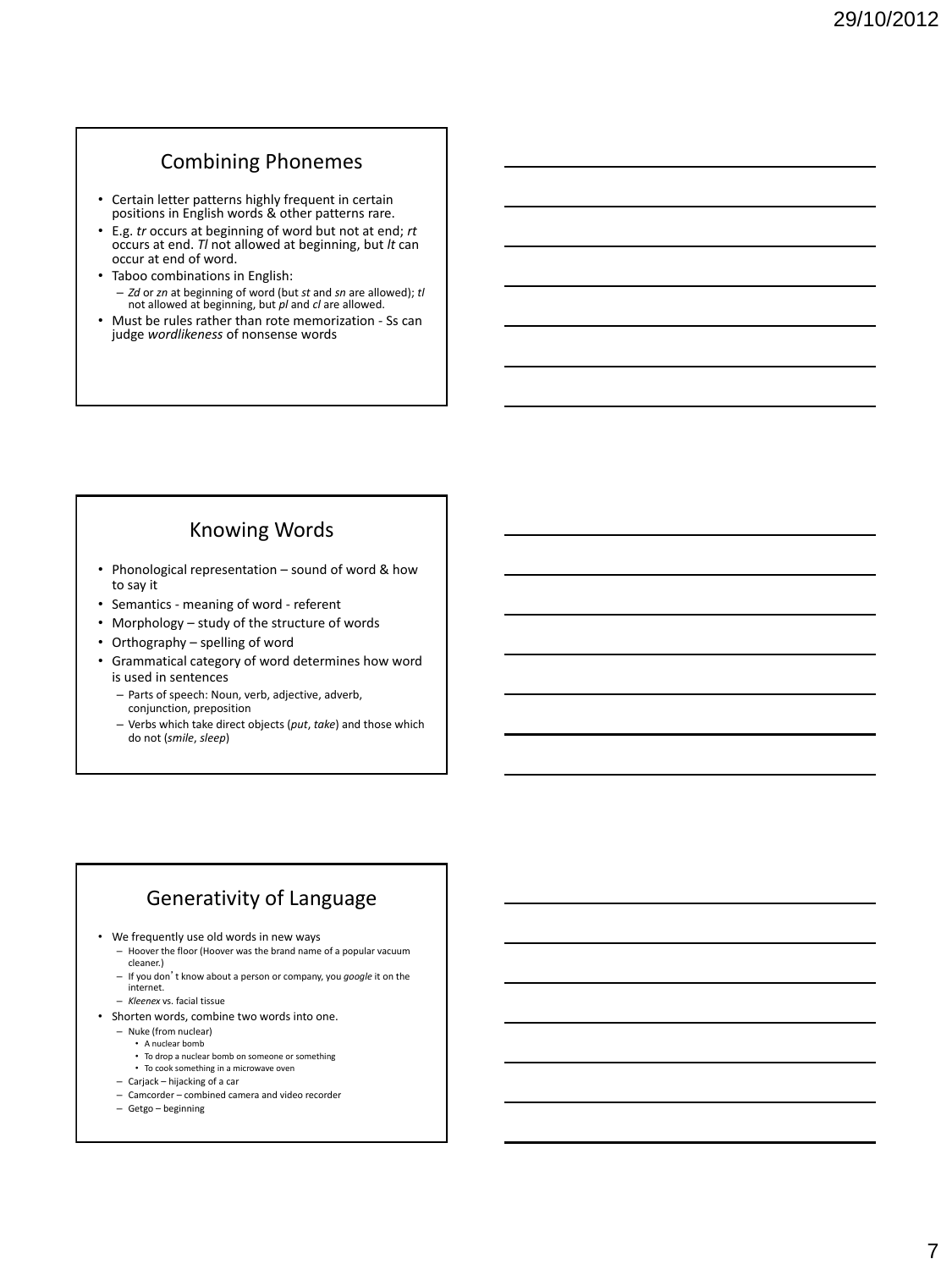## Generativity of Language - 2

- Rules for making words
	- Make nouns out of verbs and vice versa
		- Impact (originally noun or adjective)
		- Not listed in Microsoft thesaurus as a verb
	- Neologisms created by applying 'rules'
		- E.g. add 'y', 'ian' or 'ish" to make an adjective – Snob  $\Rightarrow$  snobbish, trash  $\Rightarrow$  trashy, Canada  $\Rightarrow$  Canadian
	- Make adjectives out of nouns or Names
		- Hebbian cell assemblies
		- Skinnerian teaching methods
		- Darwinian evolution theory

## Generativity of Language - 3

- Rules for making words
	- Add inflections
		- Geek (noun)  $\rightarrow$  geeky (adjective), geekier
		- Hack (verb)  $\rightarrow$  hacker (noun), to be hacked
- People use language creatively, make new words, using old words in new ways or with new meanings.
- Rules for adding morphemes

#### Syntax: Phrase Structure

- Rules which specify elements of sentence,
	- Doer (who or what sentence is about) + action & recipient of action (information about the doer)
	- where, when, how, under what conditions etc.
- Phrase structure shown by tree diagram
- Rewrite rules
	- $S \rightarrow NP VP$
	- $NP \rightarrow (det) A^* N$
- Rules govern sequence of & specify 'roles' of words in sentences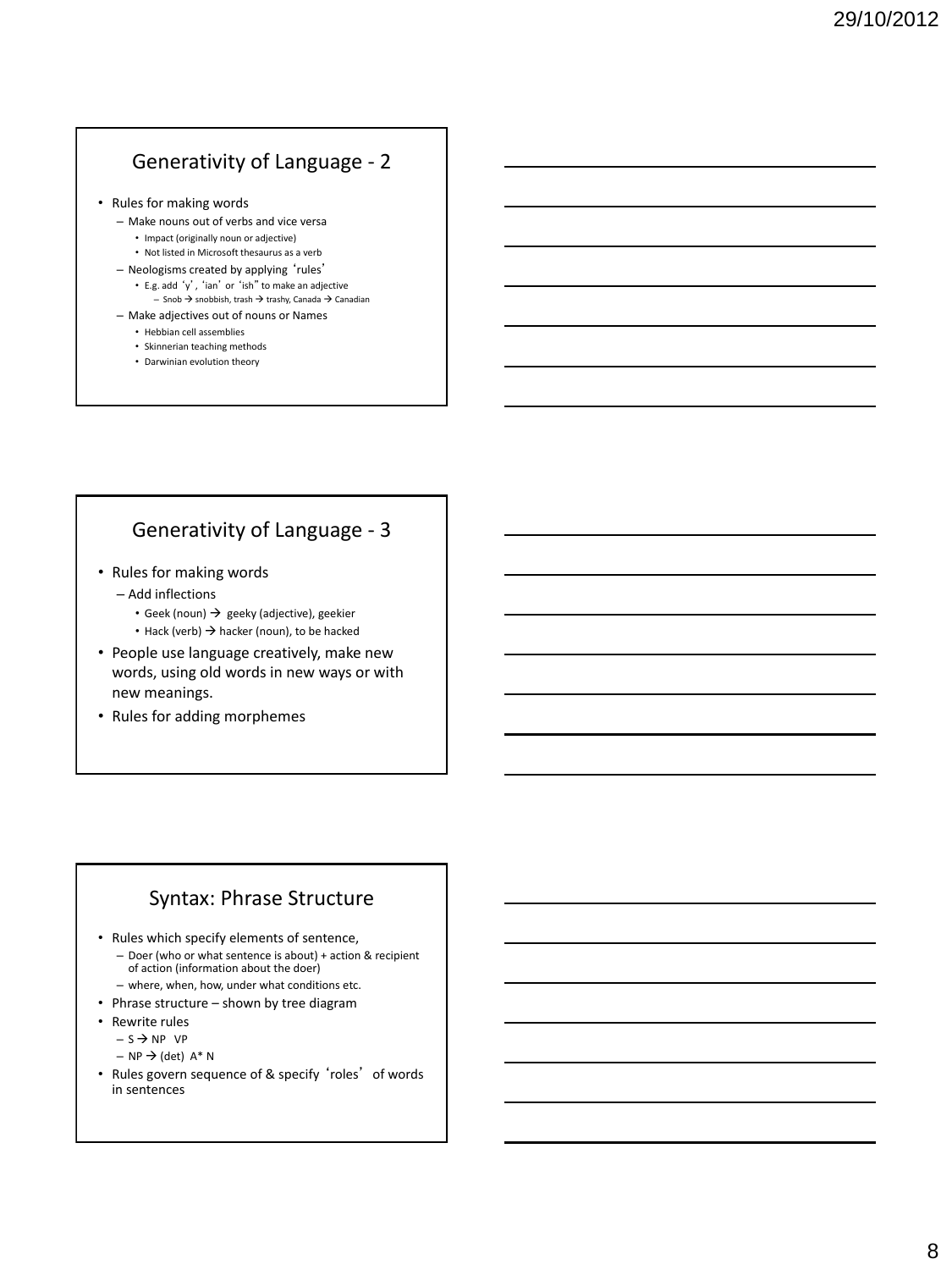# Phrase Structure - 2

## Phrase Structure - 3

- Noun phrase has optional determiner (e.g. *the*, *a*, *his, one*), one or more adjectives (optional), & noun
- Recursion: a symbol (e.g. NP) can occur on both sides of the equation.
	- $-VP \rightarrow V NP$  (...ate the chocolates)
	- $-VP \rightarrow V S$  (...believe that Mary took the book)
- Recursion  $\rightarrow$  creativity in language

#### Prescriptive vs. Descriptive Rules

- Prescriptive rules tell you what is correct
- Descriptive rules describe how language works
- One's language use communicates information (social class, education level)
- Many linguists (& Reisberg) don't like prescriptive rules. Want to see creative language use.
	- $\rightarrow$  Must have some agreement on the rules of syntax and definitions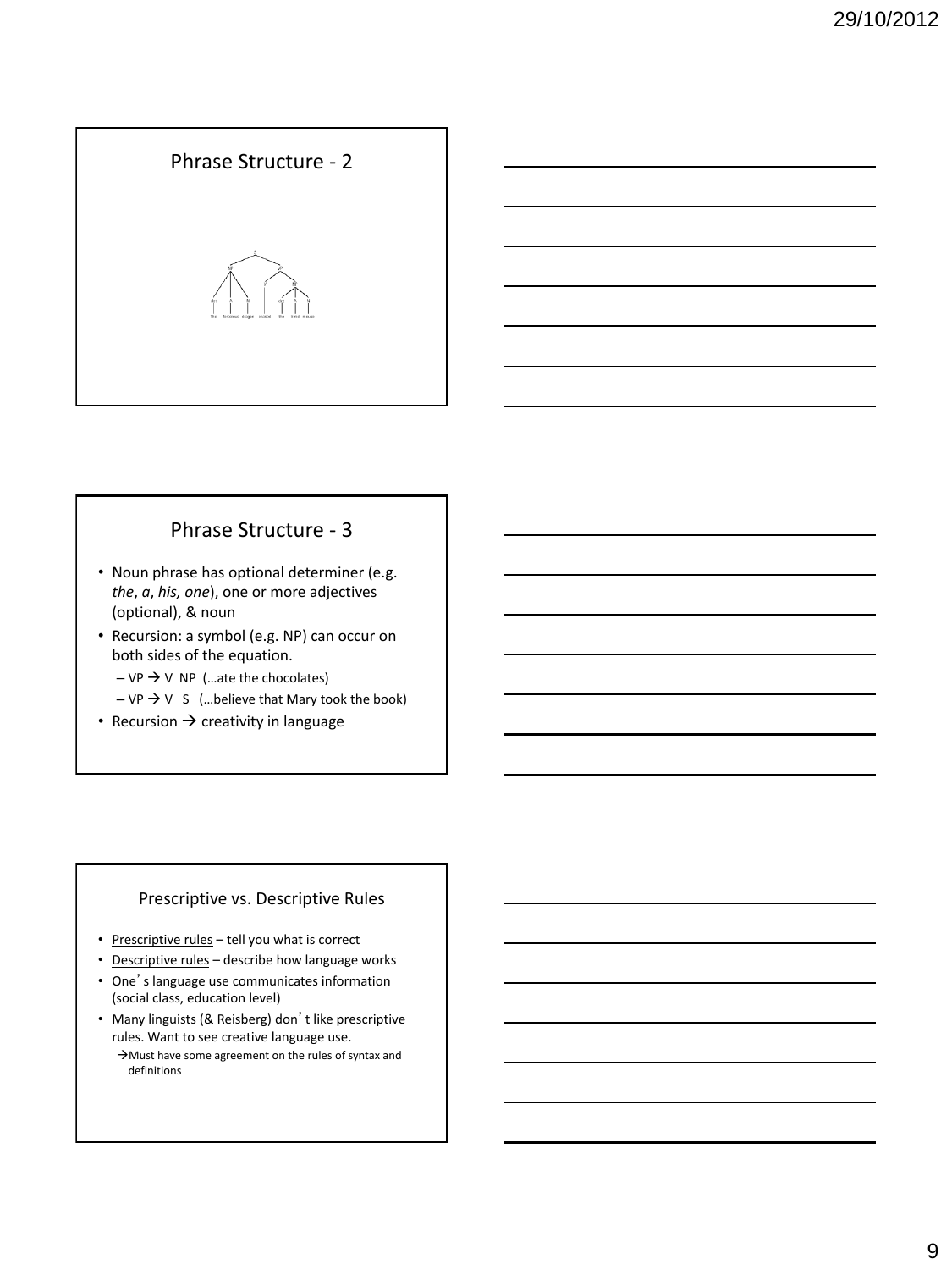#### Phrase Structure - 4

Function of Phrase Structure Rules

- Grammaticality judgements
- Rules specify order of words & phrases in sentences • Shows major units (or breaks) in the sentence.
- When reading, people pause at ends of phrases. • Guide interpretation of sentence
	- Helps us identify
		- doer (subject),
		- What doer is like (adjectives, adjectival phrases)
		- info about doer (predicate),
		- recipient of action (direct object) • how, when or where action was done (adverbs or adverbial phrase)

#### Phrase Structure - 5

Functions, cont'd

- Define sequence of noun phrase, verb phrase etc. independently of phrase's position in sentence.
	- Ill-formed phrase rejected in any position

Phrase-structure ambiguity

- Two different phrase structures can apply giving different meanings.
- Deep vs. surface structure



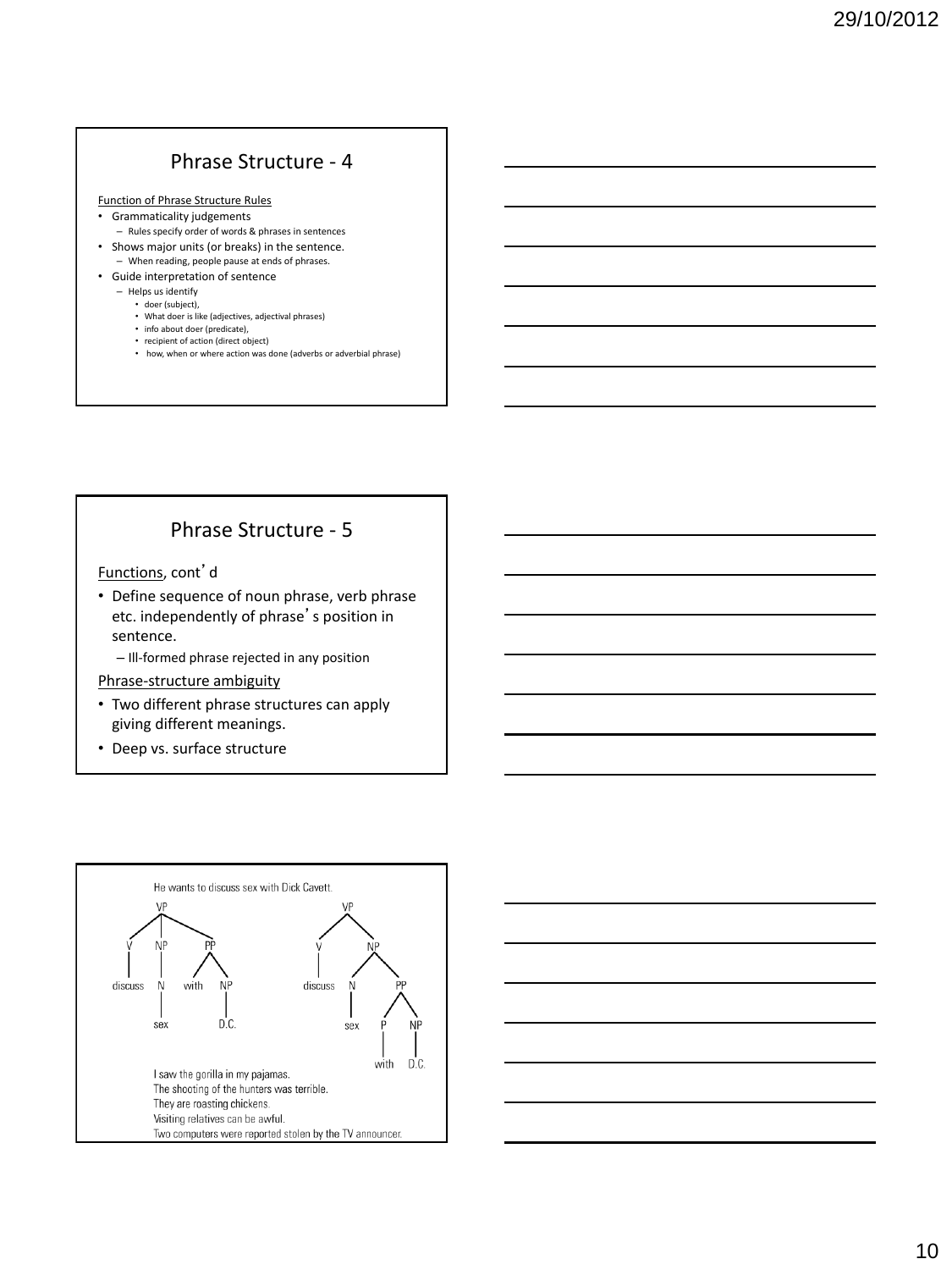

#### Movement Rules: Reorganizing sentences

- Change focus or attitude of sentence: active to passive, question, double negative.
- S (or surface structure) sentence as spoken or written.
	- The book was borrowed by Mary. The project is going to be done by whom? (expresses surprise or annoyance)
	- She isn't unattractive.
- D (or deep) structure
	- Mary borrowed the book. – Who is going to do the project?
	-
	- She is ugly.
- S structure in speech or print; D structure  $\rightarrow$  semantic analysis

#### Movement Rules - 2

- Changing the organization of the sentence keeps the same core meaning, but allows emphasis on different elements.
	- E.g. Active to passive change shifts emphasis to direct object (That book was borrowed by Mary.)
- Statement-to-Question transformation
	- denotes that listener is expected to supply the missing element.
- Double negative implies doubt or hedge.
	- She is not unattractive.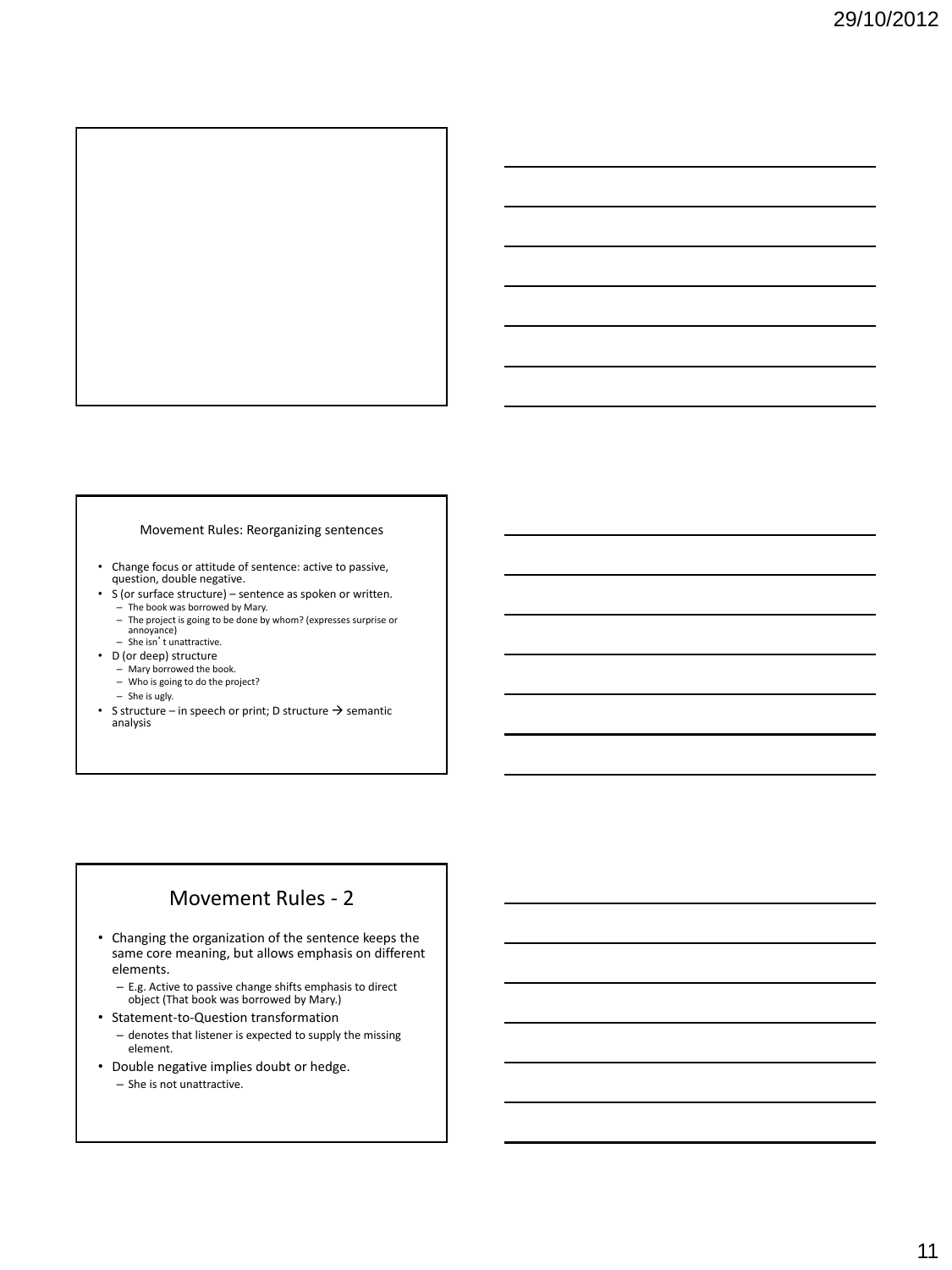#### Linguistic Universals

- Some rules = linguistic universals.
	- Apply to all human languages
	- May be probabilistic (subject-verb order in 80% of languages; subject before object order in 98%)
- Correlations:
	- $-$  SOV order  $\rightarrow$  Question words added at end of sentence
	- $-$  SVO order  $\rightarrow$  Question words added at beginning

#### Linguistic Universals - 2

- Argument: children learn language very quickly  $\rightarrow$  something must be "innate".
- Are language universals innate?
- Learning a particular language would involve "setting parameters" (e.g. SVO or SOV)

#### Sentence Parsing & Comprehension

- How does S parse sentence? What information used? Evidence for Online Processing
- Processing times for reading words – Present sentences one word at a time
	- Let S trigger presentation of next word
- Pattern of viewing times shows long times for the last word of a phrase.
- Suggests that Ss pause briefly at the end of a phrase to integrate words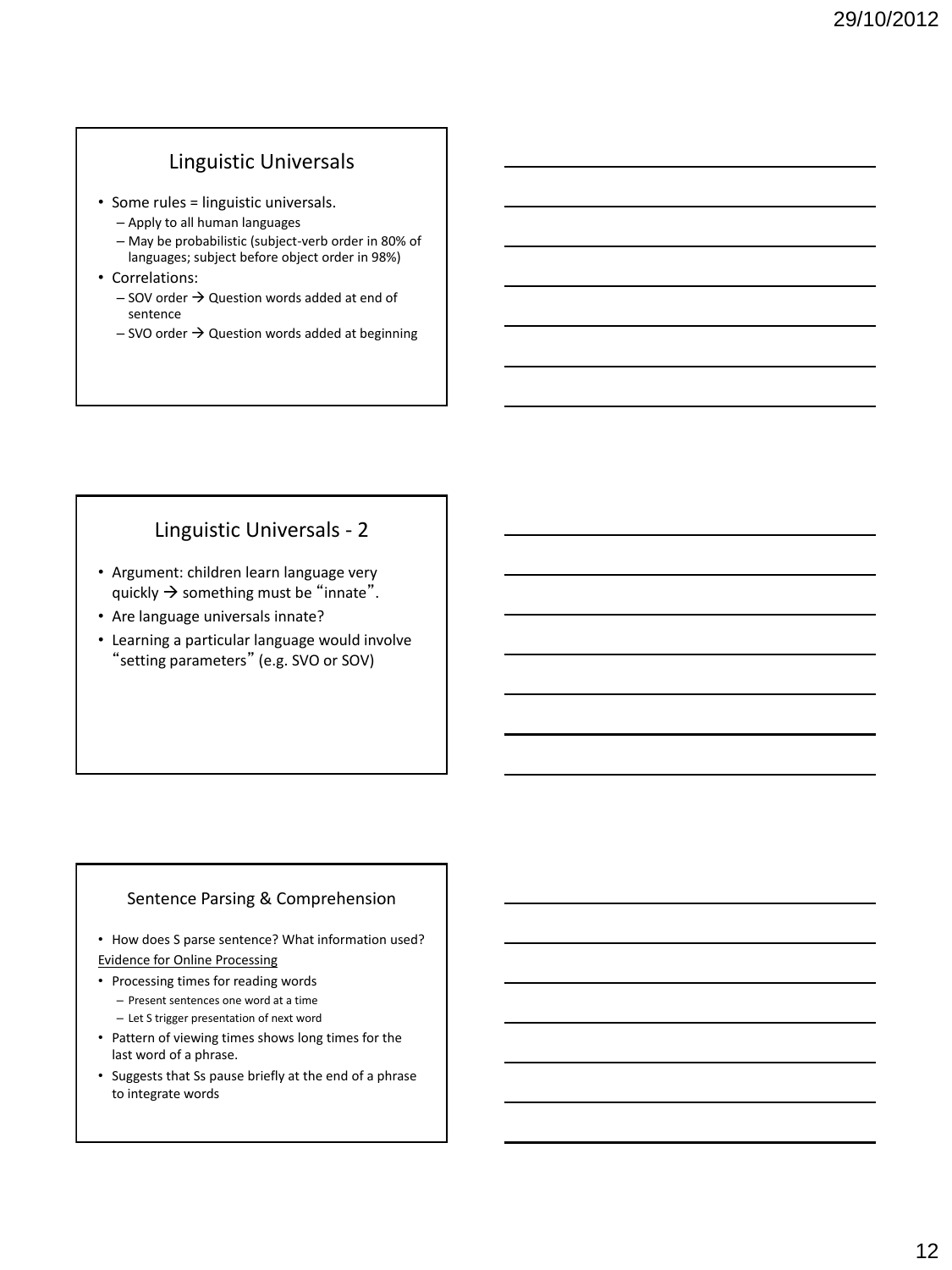# Sentence Parsing - 2

## Sentence Parsing - 3

- Garden-path sentences
	- I always wake up grumpy in the morning, but today …
	- I woke up in a good mood. I let him sleep in.
	- Fat people eat…
		-
	- too many desserts. accumulates.
- Initially Ambiguous sentences
- The secretary applauded for his efforts .. were finally rewarded. was soon promoted. Disambiguate sentences
	-
	-
	-
	- The secretary, who was applauded for this efforts, was soon promoted. The secretary applauded because his efforts were finally rewarded.

# Syntax and Parsing

- We make certain assumptions when parsing sentences.
	- Assume active rather than passive voice  $\rightarrow$  first noun is doer (not object)
		- The secretary applauded for his efforts …
		- The secretary *who was* applauded for his efforts …
- Use Inflections & function words (*the*, *of*, *because*)
	- $-$  -ly  $\rightarrow$  adverb
	- $-$  -ed  $\rightarrow$  verb, past tense
	- $-$  -ing  $\rightarrow$  verb, tense depends on aux. verb.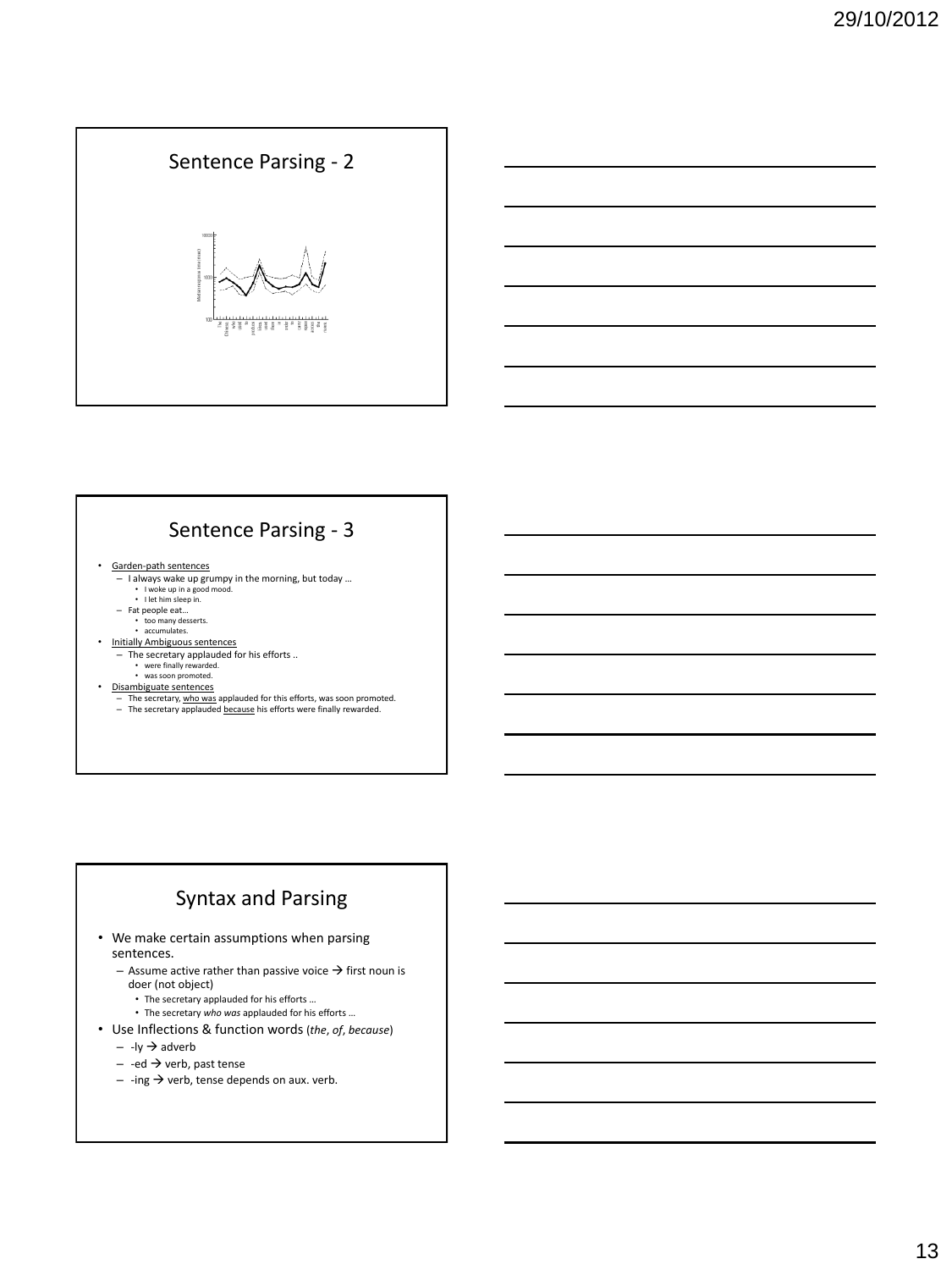# Syntax and Parsing - 2

- Minimal Attachment assume the simplest phrase structure consistent with available information
	- $-$  Fat people  $\rightarrow$  interpreted as noun phrase (adjective + noun)
- *The* fat *which* people eat accumulates in their bodies. • *The horse raced past the barn fell*  $\rightarrow$  not grammatical !
	- → *The horse, racing past the barn, fell.*
	- $\rightarrow$  The horse raced past the barn and fell.
	- $\rightarrow$  The horse who raced past the barn fell.
	- *The horse raced past; the barn fell. (Note: use semicolon, not comma between sentences.)*
- Importance of Intonation, Stress, & Pauses (Prosody), Punctuation The secretary, *who was* applauded for his efforts, was soon promoted. Because he ran, the second mile went very quickly

## Semantics and Parsing

- Reversible sentences
	- The boy chased the girl vs. The girl chased the boy.
	- The elephant squashed the peanut vs. The peanut squashed the elephant.
- Semantics often help us sort out passive sentences. Passives do not take longer or create more errors if sentences not reversible.
	- Academic writing communicates new & often abstract information. Can't rely on semantics  $\rightarrow$  understanding syntax is essential.

### Extra-linguistic Context

- Put the apple on the towel into the box.
	- No false interpretation if picture or concrete situation is available.

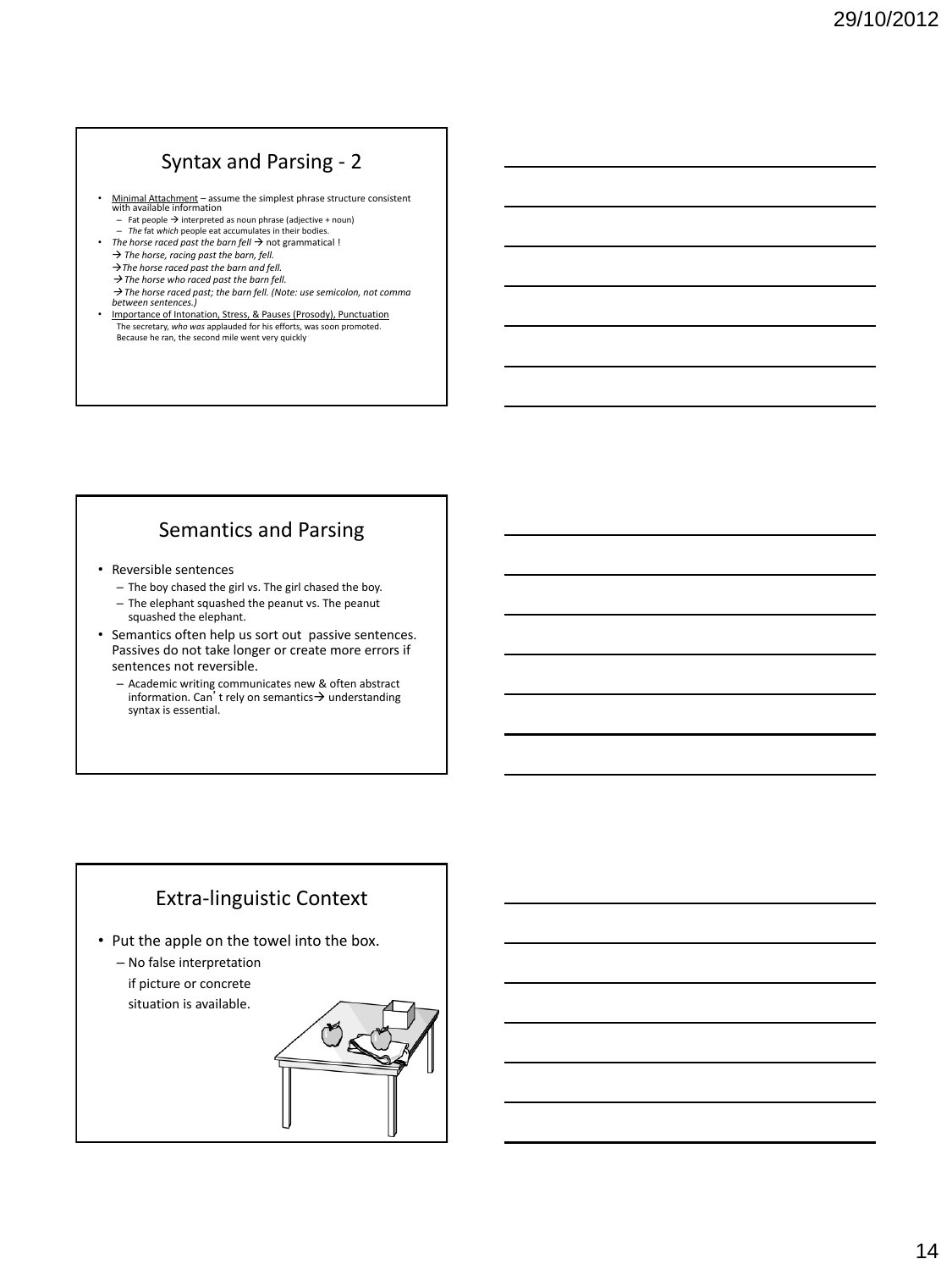#### Prosody

- Rise and fall of voice, pauses, stress, clarify meaning.
	- The secretary (pause) applauded for his efforts (pause) was soon promoted.
	- The secretary applauded (pause) for his efforts were finally rewarded.

### Pragmatics

- Includes
	- Speaker's & listener's attitudes & beliefs
	- Understanding of the context in which sentence is spoken
	- Knowledge of how language is used to persuade or mislead,

# **Dangling Modifiers**

- People understand badly structured sentences (e.g. those with dangling modifiers) because of either linguistic context or extra-linguistic context.
	- When [the researchers were] examining cognitive functioning, the MMSE was administered ....
	- Anyone who read the original article knows who did the examining of cognitive functioning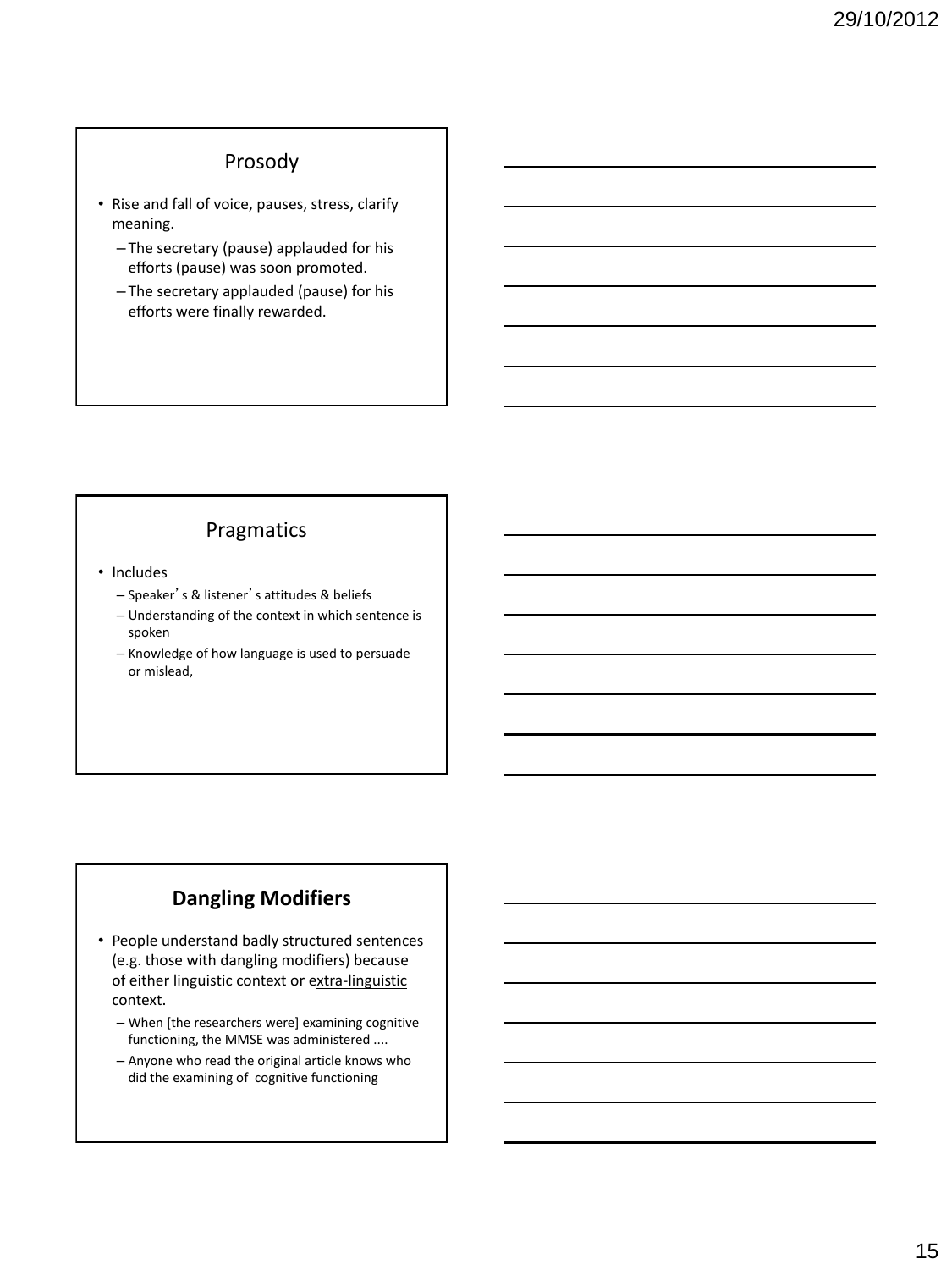#### **Language Use: What is Unsaid**

- Antecedents for Pronouns
	- ...patients with psychosis exhibit a more rapid decline in cognitive
	- functioning. They further explained that ....<br>- 'Recency rule' → pronoun (*they*) refers to most recent noun that<br>matches in gender and number
- Exception to Recency Rule
	- *She spoke to her supervisor about the thesis and she complained to the Dean.* Who complained to the Dean? • If the Dean complained, the sentence would read, … *who complained to*
	- *the Dean.* – Susan smiled to Maria, but then she insulted her.
		- Who insulted whom? According to grammar, Susan insulted Maria. Pragmatic knowledge
- Extensive use of semantic knowledge of world, conversational context

# Biology of Language

- Aphasia
	- Precise symptoms depend on which area of brain is affected.
	- Broca's aphasia Nonfluent aphasia • ok comprehension but production problems. Sentences lack inflections & don't make sense.
	- Wernicke's aphasia Fluent aphasia: • Patients produce speech which is 'grammatical', but it has no content. Comprehension problems.
	- Echolalia: S can repeat what he hears, but lack comprehension & production
	- Anomia: S can't name objects, sometimes just objects in specific categories (e.g. colours or animals)

# Language Learning

- Children born deaf & not taught ASL will create their own language (signs)
	- 'home sign' parallels spoken language
- Language learning not just imitation or explicit instruction – children infer rules
	- $-$  E.g. Add *ed* to indicate past tense. Play  $\rightarrow$  played
	- Over-regulization errors: *runned*, *goed*, *two foots* or *two feets*, *persons*
- Likely to involve innate mechanisms to detect*,*  patterns & deduce rules.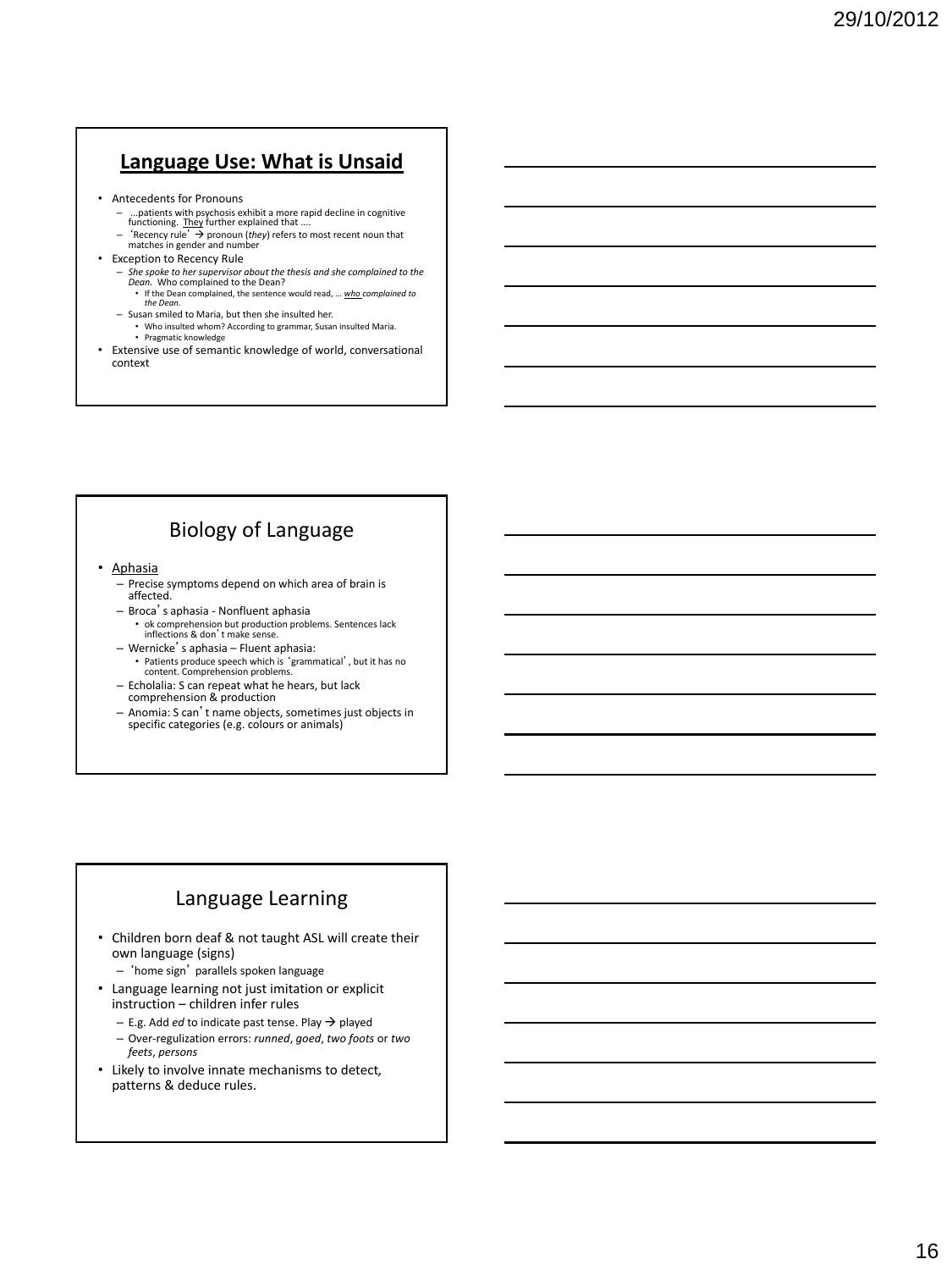#### Language Learning - 2

- Chomsky LAD hard wired  $\rightarrow$  Language universals
- Children sensitive to regularities & patterns in language, e.g. syllables that go together to make a word or phrase. (e.g. Do you *want milk*? )
- Children use semantics to learn about syntax.

### Language Learning - 2

#### Selective Language Impairment

- Some children are slow to learn language, don't catch on to some aspects of grammar, have phonological difficulties etc.
- Comprehension & production difficulties (word retrieval problems, speech problems, literacy difficulties, problems with syntax & morphology,etc.)
	- E.g confuse *I* and *you, she* and *her*
- SLI children can have high nonverbal intelligence
- Dyslexia & SLI similar in many ways; Dyslexia involves fewer language problems.
- Large genetic component

# Language and Thought

- Whorf: language forces us into certain modes of thinking
	- Do people who speak languages with many colour words (English) perceive colours differently than people who speak languages with few colour words? No.
	- May remember colours differently
	- More likely that language draws attention to certain concepts & gives practice in thinking in certain ways.
	- Doesn't crystalize modes of thought people learn new concepts – Language biases ways of thinking about the world, but people learn new modes of thinking.
- Language provides labels. Labels = dense chunks, can be rehearsed.